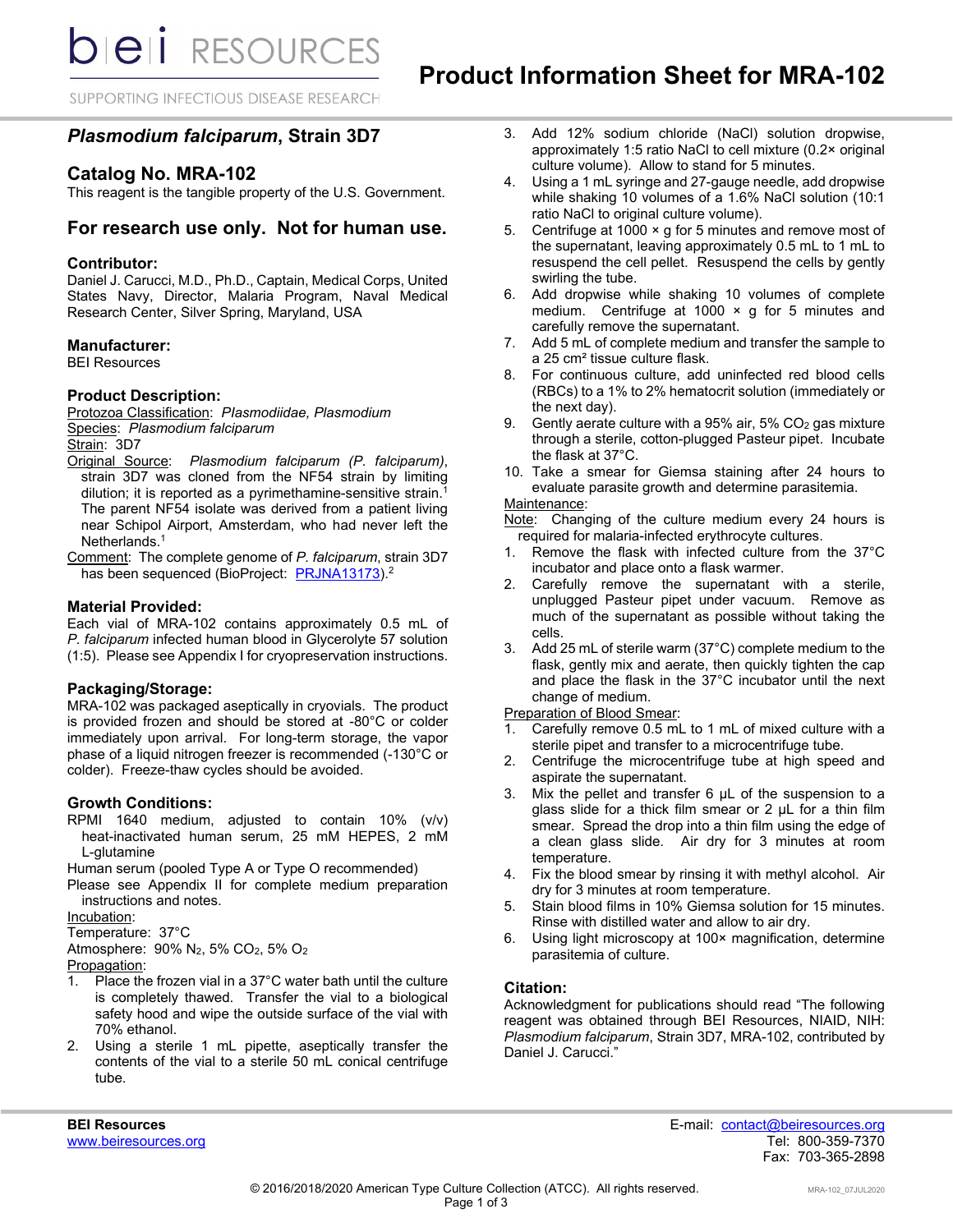**DIEII RESOURCES** 

SUPPORTING INFECTIOUS DISEASE RESEARCH

## **Biosafety Level: 2**

Appropriate safety procedures should always be used with this material. Laboratory safety is discussed in the following publication: U.S. Department of Health and Human Services, Public Health Service, Centers for Disease Control and Prevention, and National Institutes of Health. Biosafety in Microbiological and Biomedical Laboratories. 5th ed. Washington, DC: U.S. Government Printing Office, 2009; see [www.cdc.gov/biosafety/publications/bmbl5/index.htm.](http://www.cdc.gov/biosafety/publications/bmbl5/index.htm) 

All blood cultures should be handled with appropriate safety precautions necessary for the handling of bloodborne pathogens. Personnel must be trained in accordance with their institutional policy regarding bloodborne pathogens.

## **Disclaimers:**

You are authorized to use this product for research use only. It is not intended for human use.

Use of this product is subject to the terms and conditions of the BEI Resources Material Transfer Agreement (MTA). The MTA is available on our Web site at [www.beiresources.org.](http://www.beiresources.org/) 

While BEI Resources uses reasonable efforts to include accurate and up-to-date information on this product sheet, neither ATCC® nor the U.S. Government makes any warranties or representations as to its accuracy. Citations from scientific literature and patents are provided for informational purposes only. Neither ATCC® nor the U.S. Government warrants that such information has been confirmed to be accurate.

This product is sent with the condition that you are responsible for its safe storage, handling, use and disposal. ATCC® and the U.S. Government are not liable for any damages or injuries arising from receipt and/or use of this product. While reasonable effort is made to ensure authenticity and reliability of materials on deposit, the U.S. Government, ATCC®, their suppliers and contributors to BEI Resources are not liable for damages arising from the misidentification or misrepresentation of products.

## **Use Restrictions:**

**This material is distributed for internal research, non-commercial purposes only.** This material, its product or its derivatives may not be distributed to third parties. Except as performed under a U.S. Government contract, individuals contemplating commercial use of the material, its products or its derivatives must contact the contributor to determine if a license is required. U.S. Government contractors may need a license before first commercial sale.

#### **References:**

- 1. Walliker, D. et al. "Genetic Analysis of the Human Malaria Parasite *Plasmodium falciparum*." Science 236 (1987): 1661-1666. PubMed: 3299700.
- 2. Böhme, U., et al. "Progression of the Canonical Reference Malaria Parasite Genome From 2002-2019." Wellcome Open Res. 4 (2019): 58. PubMed: 31080894.

ATCC<sup>®</sup> is a trademark of the American Type Culture Collection.



www.beiresources.org